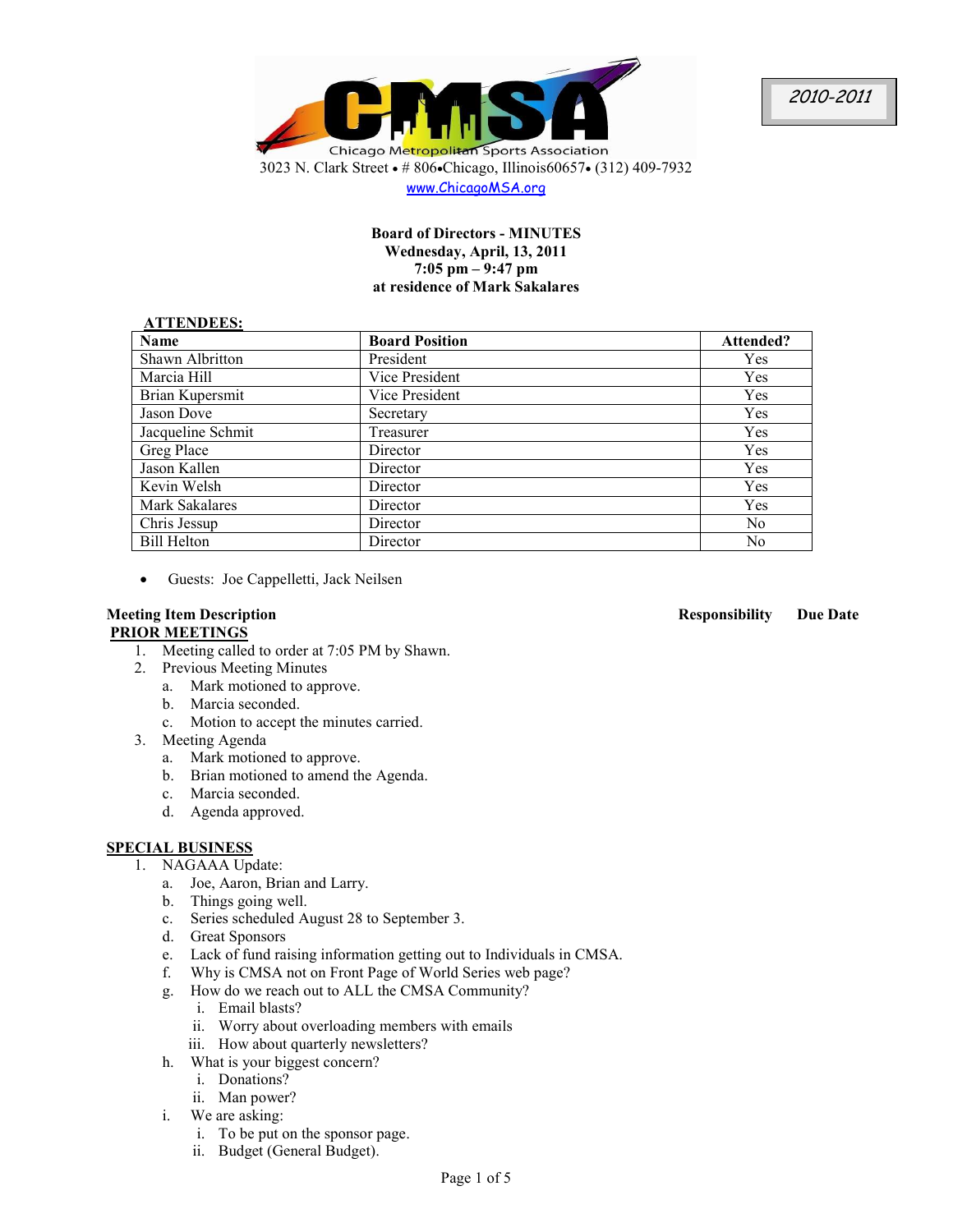2010-2011

Chicago Metropolitan Sports Association 3023 N. Clark Street • # 806•Chicago, Illinois60657• (312) 409-7932 www.ChicagoMSA.org

- iii. Updates
- iv. Minutes of meetings
- v. We are looking for collaborations.
- vi. Can we have a liaison attend our remaining summer meetings
- vii. Can we put volunteers more predominantly on our webpage?
- j. What we could consider is two email blasts and will discuss later.
- k. Why is CMSA not on Front Page of World Series web page?
- l. Motion to purchase an advertisement in the NAGAAA World Series brochure, a two-page adjacent advertisement (not on back of page of each other)
	- i. Mark motioned
	- ii. Kevin seconded
	- iii. Motion carried
- m. Motion to provide two email blast for the World Series
	- i. Brian motioned
	- ii. Greg seconded
	- iii. Motion carried
- n. Mark felt it was a disservice to the World Series
- 2. CMSA Party:
	- a. Party went well
	- b. Count was low.
		- i. Might be the time of day
		- ii. Approximately 450 members.
		- iii. Count the members checked off.
- 3. Women's Pride Bowl:
	- a. Women's Pride Bowl tournament
	- b. Mia submitted her budget
	- c. IWFFA (International Women's Flag Football Association) Tournament
	- d. Team Fee was recommended to be at least \$400.
	- e. Money is coming through Key West (IWFFA)
	- f. Shawn will continue to follow up
- 4. Transgender Policy:
	- a. We have a working policy
		- b. Is it a by-law or a policy.
		- c. More policy and procedure.
		- d. Motion to adopt policy for transgender participation in CMSA:
			- i. Hormone treatment has to have taken place or begun.
			- ii. Kevin motioned
			- iii. Brian seconded
			- iv. Motion carried.
- 5. 501C3 status:
	- a. Jackie will follow up with Bill. Jackie Jackie Jackie Jackie Jackie Jackie Jackie Jackie Jackie Jackie Jackie

## **STANDARD BUSINESS**

## Treasurer Report

- 1. Heavy traffic for Beach Volleyball and created a wait list
- 2. There is no program to make Friday night men's only
- 3. Jackie gave the treasurer's report
	- a. Marcia motioned to approve the treasurer's report.
		- b. Mark seconded
		- c. Motion carried.
- 4. Nothing to report on finance.

#### Shawn

Marcia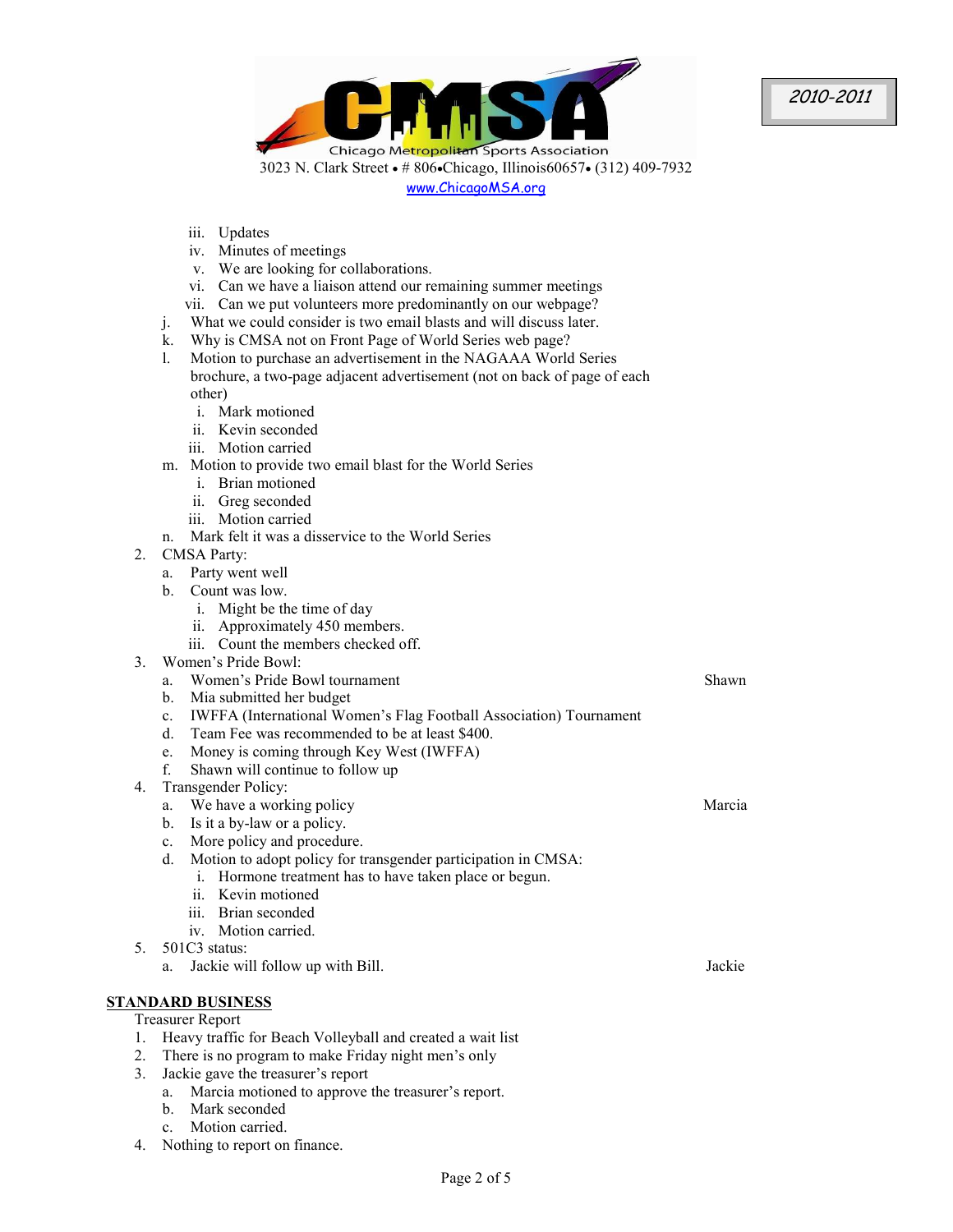

2010-2011

5. Nothing to report on insurance. Committee Reports 1. Advertising Marketing – Growing the League a. Print Advertisements i. Jason K checked in publishers ii. Can we look at budget per year instead of quarter iii. Marcia motioned, Greg second, motion approved iv. \$2,500 per quarter aka \$10,000 per year. JK 2. Public Relations a. Use facebook for updates. Chris 3. Sponsorship a. We don't we have a travel partner (Corporate sponsor) i. Can we get a corporate travel sponsor? ii. Travel partner with CMSA iii. We have travelers to other iv. Mark to follow up 4. Women's Social Committee a. Nothing significant to report at this time 5. Open Social Committee a. Summer events i. Midsommarfest ii. Pridefest iii. Market Days b. Do we have a banner? i. Dimensions 6'x2' ii. CMSA Sports? iii. Come out play! iv. Website c. Who is leading up getting a canopy for Midsommerfest? i. Who is getting the canopy? ii. Have logo and website below it on canopy iii. Mark will lead the volunteer and organization d. Who is registering Pridefest? e. Who is registering Market Days? Chris J 6. Park District & Tournament Committee a. Contacted Shawn how to properly rake the field without creating a lip on the field to provide positive drainage b. Contacted Shawn about getting more nets. c. Shawn will be leaving his office. 7. ChicagoMSA Hall of Fame Committee a. Nothing significant to report. 8. Ways and Means Committee a. Kevin found the By-Laws b. Have not been voted upon since 1998. c. Review and discuss next time. 9. NAGAAA World Series 2011 – Liaison a. Worlds Series will be sending a representative for the remaining months.

## **EXISTING BUSINESS**

Complaints/Disciplinary:

1. Nothing significant to report at this time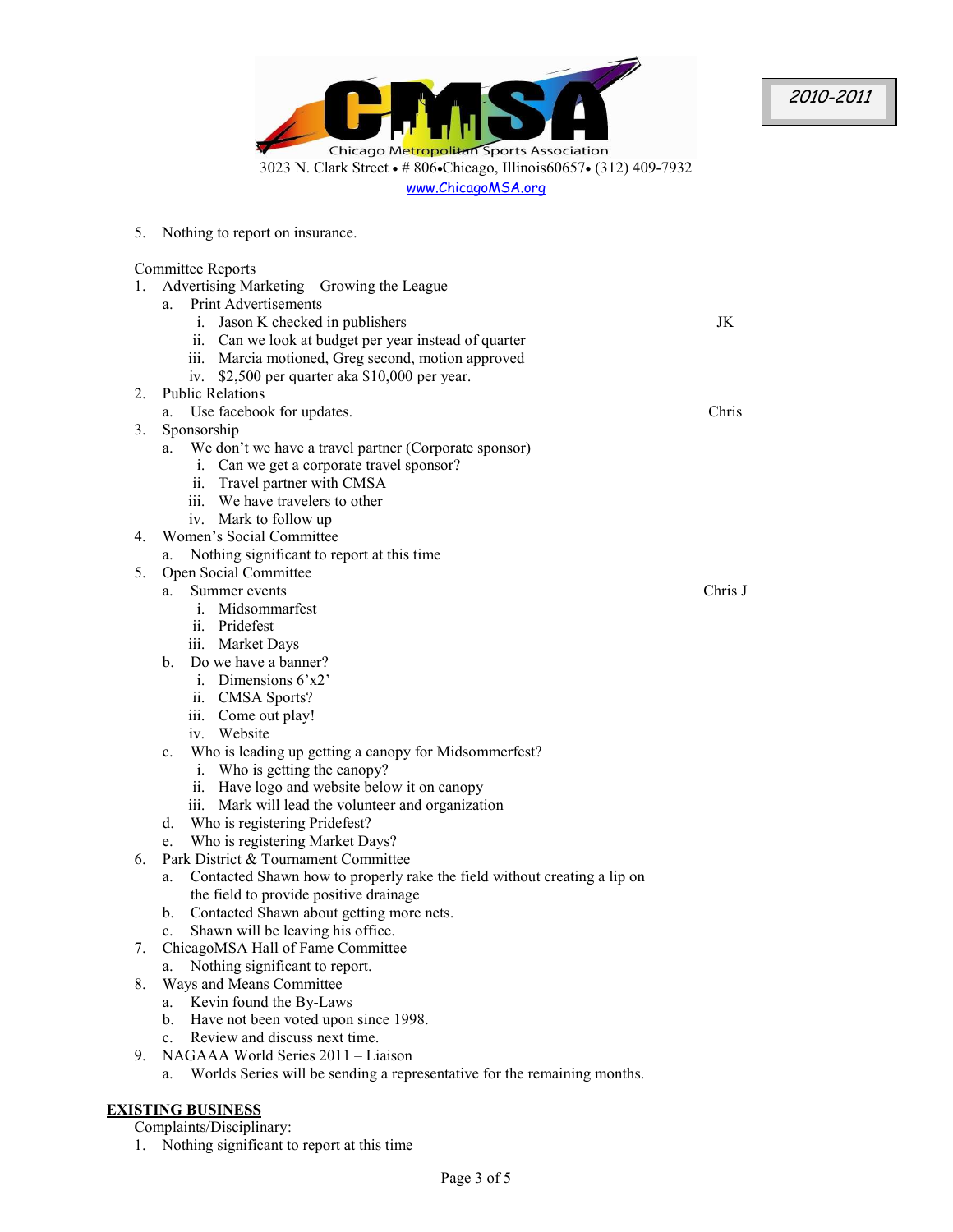2010-2011

Chicago Metropolitan Sports Association 3023 N. Clark Street • # 806•Chicago, Illinois60657• (312) 409-7932 www.ChicagoMSA.org

Complimentary Membership:

1. Nothing significant to report at this time

## **LEAGUES:**

- 1. Badminton:
	- a. Jackie finished seconded
	- b. Finishing this month
- 2. Basketball Men's
	- a. Bad check has been cleared up
	- b. Finalized budget and given to Jackie
- 3. Basketball Women's
	- a. Nothing significant to report at this time
- 4. Dodgeball Winter Open
	- a. Nothing significant to report at this time
- 5. Dodgeball Winter Women's
	- a. Nothing significant to report at this time
- 6. Flag Football Men's
	- a. League is going well.
	- b. Smurf washed his scores.
- 7. Flag Football Women's
- a. Spring about to start
- 8. Kickball Outdoor:
	- a. Has someone contacted Doug?
	- b. Suggested lighted fields
- 9. Soccer Indoor:
	- a. Nothing significant to report at this time
- 10. Soccer Outdoor Open
	- a. 48 people per each division
	- b. Starting in June
	- c. Play at Montrose
- 11. Soccer Outdoor Women's
	- a. No report at this time
	- b. Is it even going to take place
- 12. Softball Summer Open Sunday
	- a. Start play on May  $1<sup>st</sup>$ , weather permitting
- 13. Softball Summer Open Thursdays
	- a. Nothing significant to report at this time.
- 14. Softball Summer Women's Sundays
	- a. Internally someone other than Jenn is running the league
	- b. Mary Ward was starting to assemble thing
	- c. Marcia to talk to Courtney
	- d. General Manager's meeting to discuss coordinating with Open World Series
- 15. Softball Senior League
	- a. Only had 32 people registered.
	- b. Lowered the age to 46.
	- c. Don't start for another month.
	- d. Ran advertisements for the League.
	- e. Looking for additional players.
	- f. Player fee is \$10 then Team fee.
- 16. Softball Fall Open

Shawn